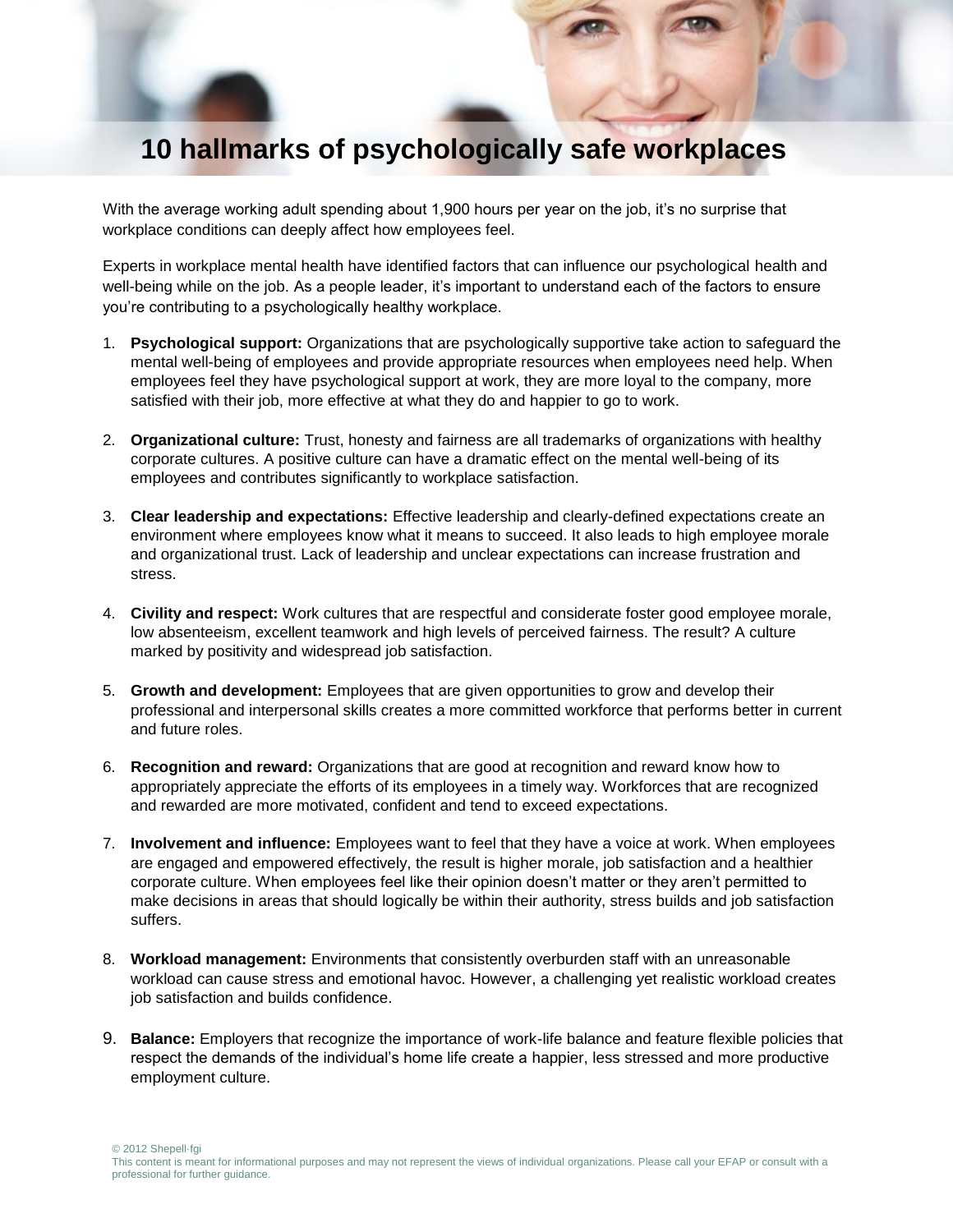10. **Psychological protection:** Employers that promote mental well-being at work and take proactive steps to prevent psychological harm create an environment of openness and trust – employees feel confident that they can speak up and voice their opinion or concern without fear of consequence.

A psychologically safe workplace benefits everyone – it reduces turnover, reduces cost and creates a productive, effective working environment that people enjoy. However, 20% of Canadians feel that their workplace is not psychologically safe.

For more information on how you can contribute to a psychologically safe workplace, contact your Employee and Family Assistance Program (EFAP) provider for professional support and confidential People Leader Consultations.

## **How to create a psychologically safe workplace**

Today's employers feature physically safe environments because significant attention and priority have been given to ensuring the workplace will not put employees at risk.

As the emotional and financial burden associated with mental illness become an increasing focus for employers, it is important to create and contribute to a psychologically safe working environment.

## **Steps to creating a mentally healthy workplace**

- **Pay attention.** Keep an eye on your team members' workload and signs of stress. Do they seem overburdened? Are you noticing a shift in their personality? Take the time to sit down with them, and try to adjust their workload if they seem unfairly burdened.
- **Be flexible.** Work commitments and home life challenges can collide to create the perfect storm for employees. However, flexible hours, telecommuting policies and compressed work weeks can be effective ways to boost employee job satisfaction and productivity while reducing stress.
- **Empower and challenge.** Give employees the appropriate authority to do their job and make decisions that are logically within their scope. Offer challenging and rewarding work that will allow them to grow and stretch professionally, while providing job satisfaction.
- **Recognize.** Take the time to acknowledge a job well done whenever possible. In other words, catch people doing things *right.* When employees feel acknowledged and appreciated, it can make a big difference to their state of mind at work.
- **Set team members up for success.** Ensure your team members have what they need to succeed whether it is access to information, more training or personal direction, and/or coaching from you.
- **Be fair.** Remember that as a people leader you need to exercise fairness in all aspects of leadership. Preferential treatment, inequitable distribution of work and inconsistent expectations can cause resentment and stress within the team.
- **Promote respect in the workplace.** Implement a zero tolerance philosophy (or promote your organization's policy if you have one) for bullying, gossiping and sabotage. Every employee deserves the right to be respected in the workplace and should feel respected on the job.